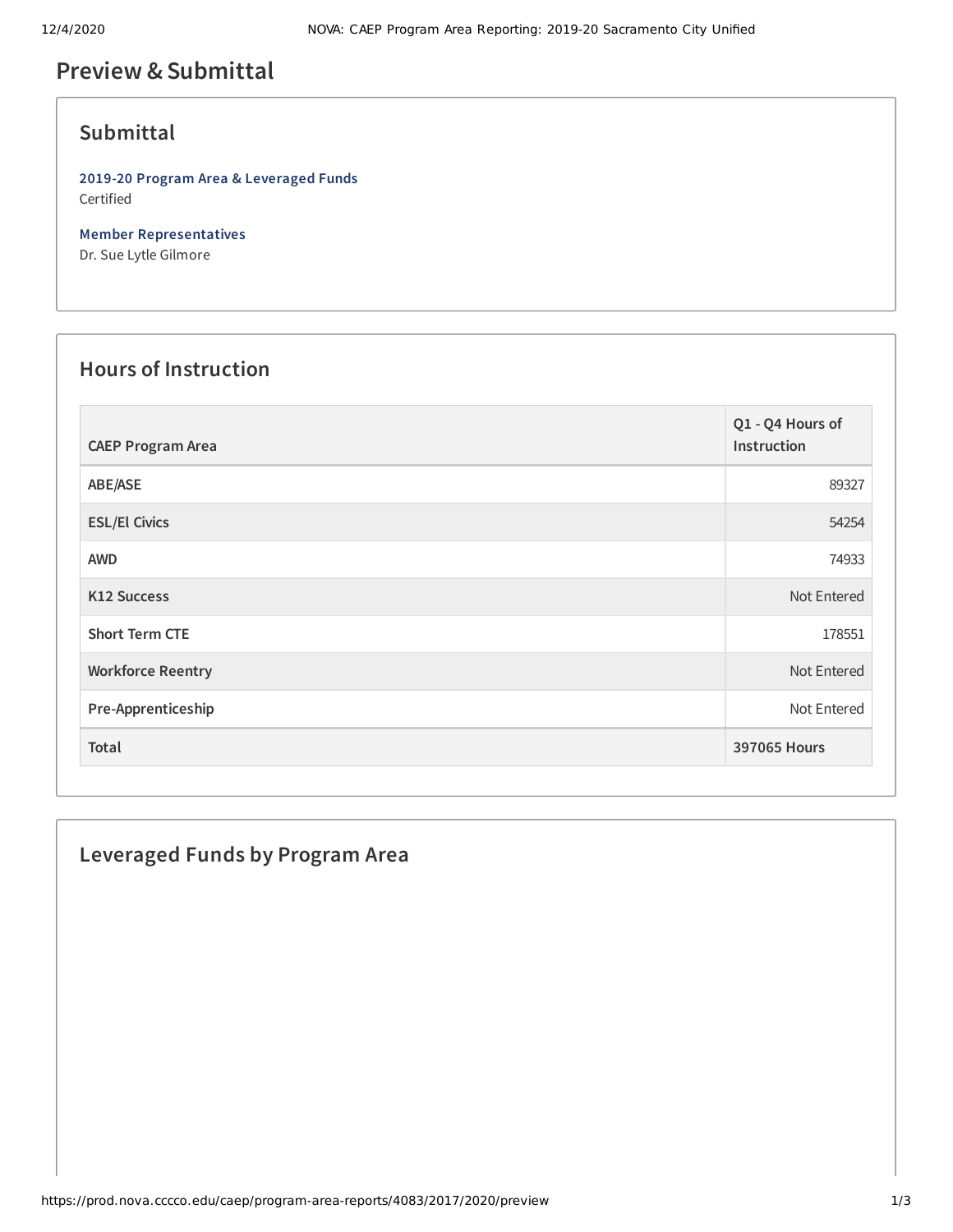12/4/2020 NOVA: CAEP Program Area Reporting: 2019-20 Sacramento City Unified

| Fund                                                      | <b>ABE/ASE</b> | ESL/El<br><b>Civics</b> | <b>AWD</b>  | K12<br><b>Success</b> | <b>Short Term</b><br><b>CTE</b> | Workforce<br>Reentry  | Pre-<br>Apprenticeship | <b>Totals</b> |
|-----------------------------------------------------------|----------------|-------------------------|-------------|-----------------------|---------------------------------|-----------------------|------------------------|---------------|
| California<br><b>Adult</b><br><b>Education</b><br>Program | \$111,909      | \$369,047               | \$524,714   | <b>Not</b><br>Entered | \$320,523                       | <b>Not</b><br>Entered | Not Entered            | \$1,326,193   |
| <b>CalWORKs</b>                                           | Not<br>Entered | Not<br>Entered          | Not Entered | Not<br>Entered        | \$77,428                        | Not<br>Entered        | Not Entered            | \$77,428      |
| <b>NonCredit</b>                                          | Not<br>Entered | Not<br>Entered          | Not Entered | <b>Not</b><br>Entered | Not Entered                     | <b>Not</b><br>Entered | Not Entered            | \$0           |
| <b>Perkins</b>                                            | Not<br>Entered | Not<br>Entered          | Not Entered | Not<br>Entered        | Not Entered                     | Not<br>Entered        | Not Entered            | \$0           |
| <b>LCFF</b>                                               | Not<br>Entered | Not<br>Entered          | Not Entered | <b>Not</b><br>Entered | Not Entered                     | Not<br>Entered        | Not Entered            | \$0           |
| Fees                                                      | Not<br>Entered | Not<br>Entered          | Not Entered | Not<br>Entered        | \$1,526,397                     | <b>Not</b><br>Entered | Not Entered            | \$1,526,397   |
| K12 Adult<br><b>Ed Jail</b><br><b>Funds</b>               | Not<br>Entered | Not<br>Entered          | Not Entered | Not<br>Entered        | Not Entered                     | Not<br>Entered        | Not Entered            | \$0           |
| <b>WIOA II</b>                                            | \$11,000       | \$59,633                | \$80,982    | Not<br>Entered        | Not Entered                     | Not<br>Entered        | Not Entered            | \$151,615     |
| Contracted<br><b>Services</b>                             | Not<br>Entered | \$78,427                | \$1,442,170 | <b>Not</b><br>Entered | \$513,766                       | <b>Not</b><br>Entered | Not Entered            | \$2,034,363   |
| <b>Totals</b>                                             | \$122,909      | \$507,107               | \$2,047,866 | \$0                   | \$2,438,114                     | \$0                   | \$0                    | \$5,115,996   |

## **Certification**

**28 Capital Adult Education Regional Consortium - Primary Contact**

**Branka Marceta 2282587** Director [bmarceta@scoe.net](mailto:bmarceta@scoe.net)

**Bethany Ely** Coordinator [bely@scoe.net](mailto:bely@scoe.net)

Approved by Branka Marceta 2282587